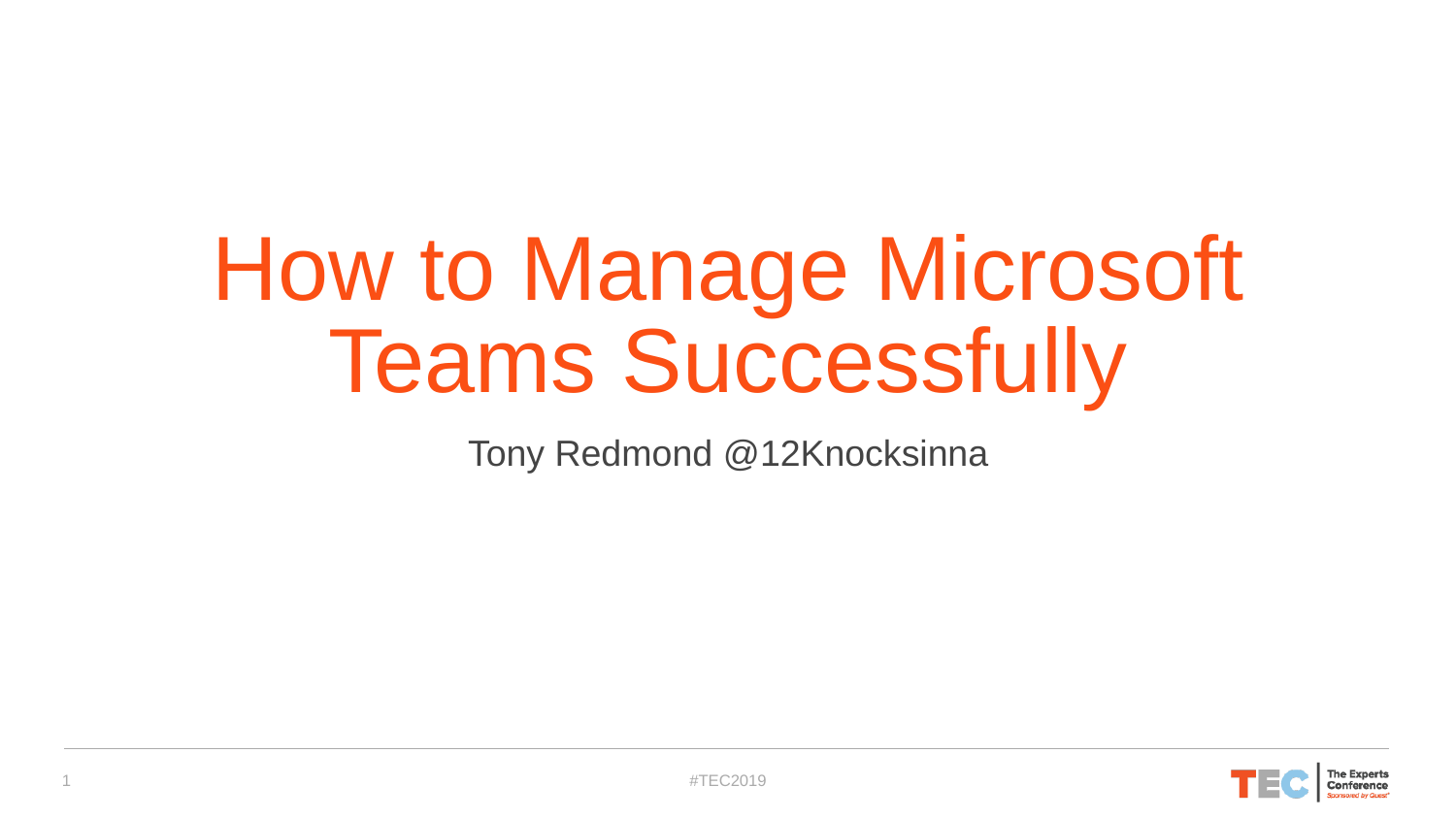## Office 365 for IT Pros

#### **Tony Redmond**

with Paul Robichaux Juan Carlos González, Brian Reid, Ståle Hansen, Brian Desmond and Gustavo Velez. **Technical Editor: Vasil Michev** 

Edition Sixth **2 #TEC2019** #TEC2019

### **Tony Redmond** • Lead author for "Office 365 for IT Pros" eBook

- <https://gum.co/O365IT/>
- MVP since 2004
- Columnist for Petri.com
	- [https://www.petri.com/category/offi](https://www.petri.com/category/office/office-365) ce/office -365
	- [https://office365itpros.com](https://office365foritpros.com/)

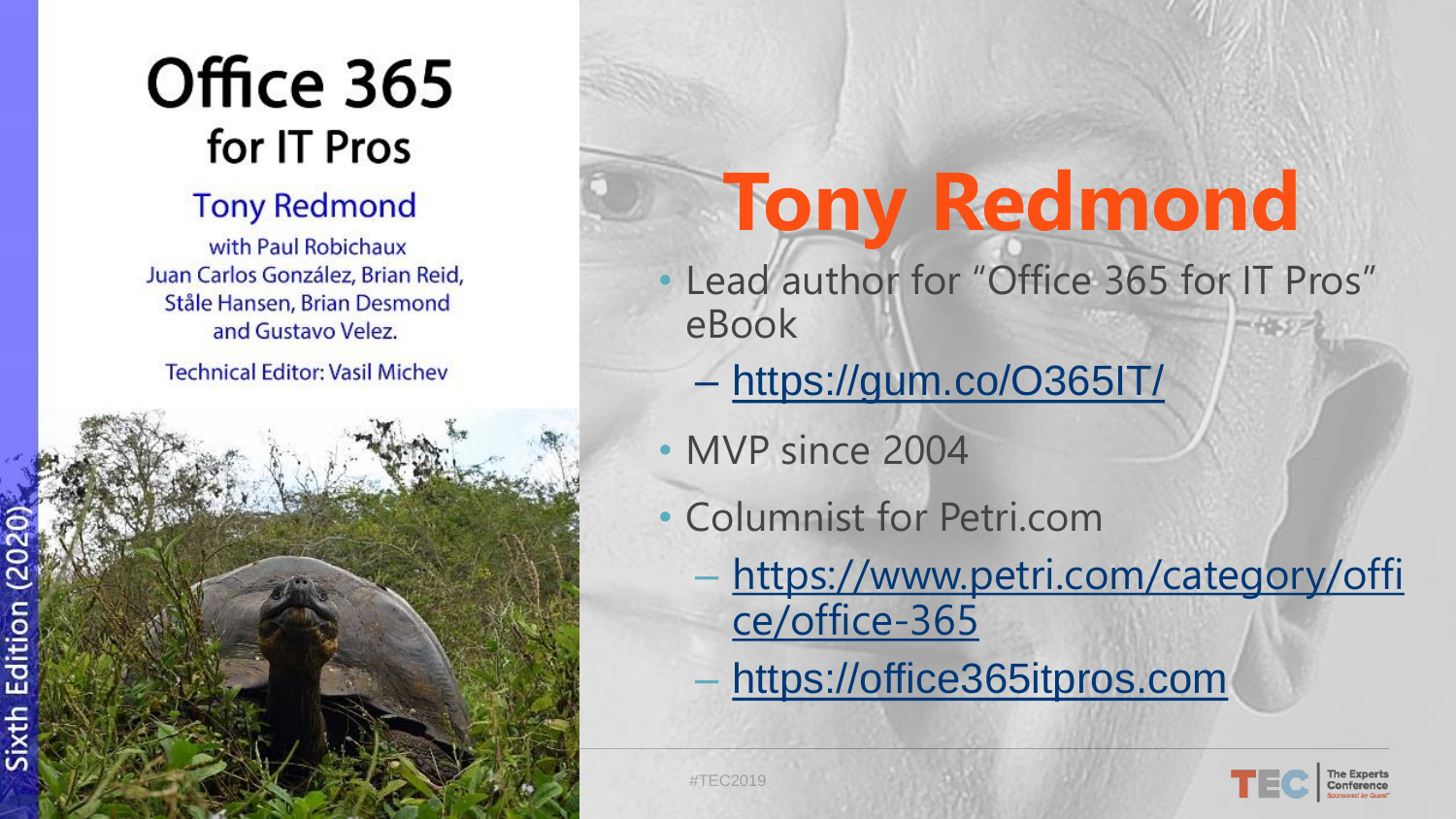# Never confuse marketing messages with an information technology strategy

Use the right tool for the job…

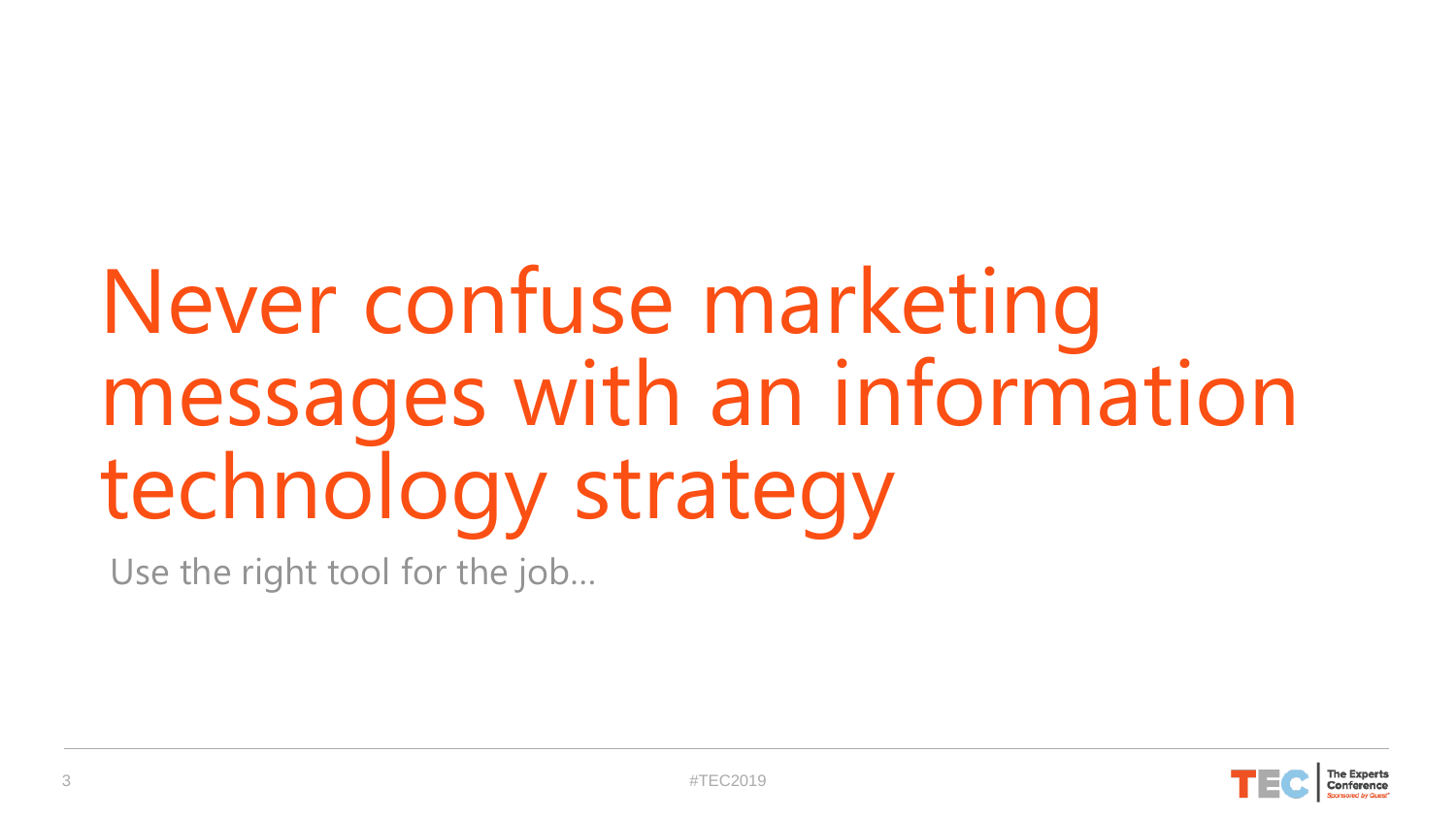### Points to discuss

- Understanding the basics of **Teams**
- Planning for success
- Managing Teams for success
- Conclusions

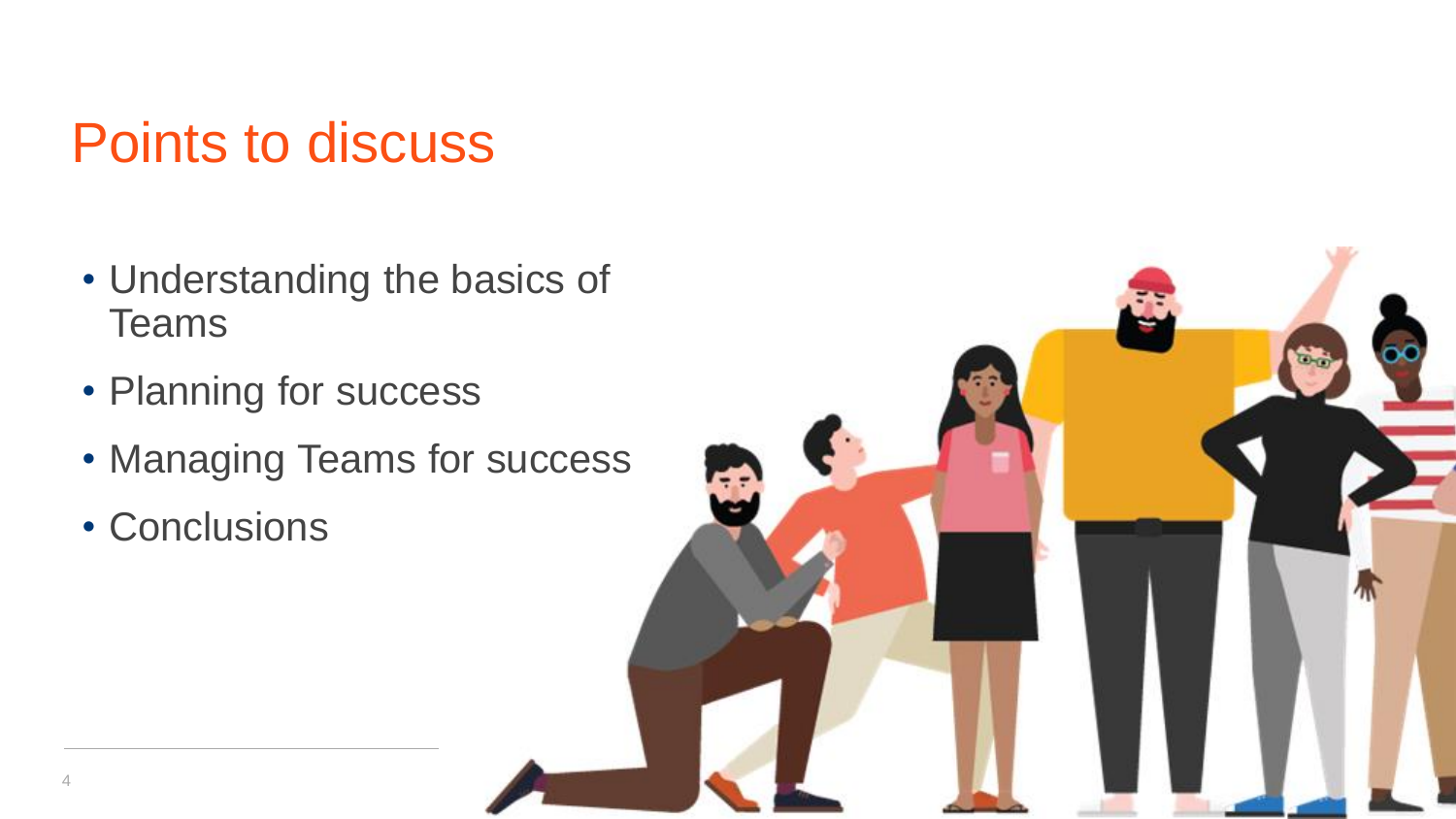### The Teams Landscape

- Launched in Preview: November 2016
- General Availability: March 2017
- Announcement that Teams replaces Skype for Business Online: September 2017 (SfBO retirement on July 31, 2021)
- Used by 500,000 organizations: April 2019 19 million weekly active users (July 2019)
	- Relatively low average number of active users per organization
- Available to Office 365 enterprise (180 million active users), business, and education tenants
	- Free and Trial versions also available
	- Replacement for StaffHub for shift workers
	- Education and Health focus

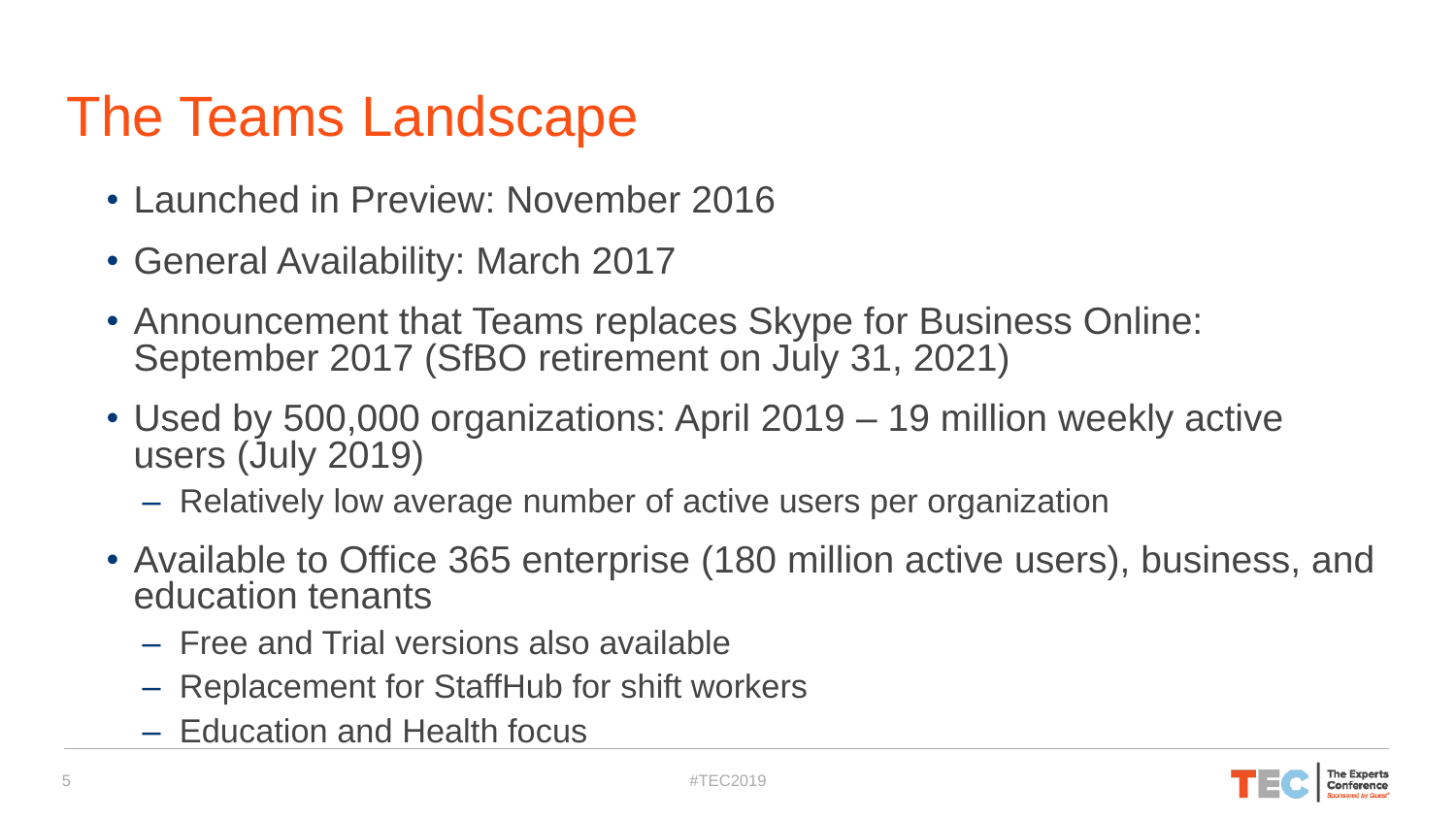## All About Teams

- Conversions are public (channels) or private (1:1 or group chats)
- Channels are logical divisions for conversations within teams
	- Private or public channels
- Desktop, browser, and mobile clients
- Limited scalability (5,000 members)

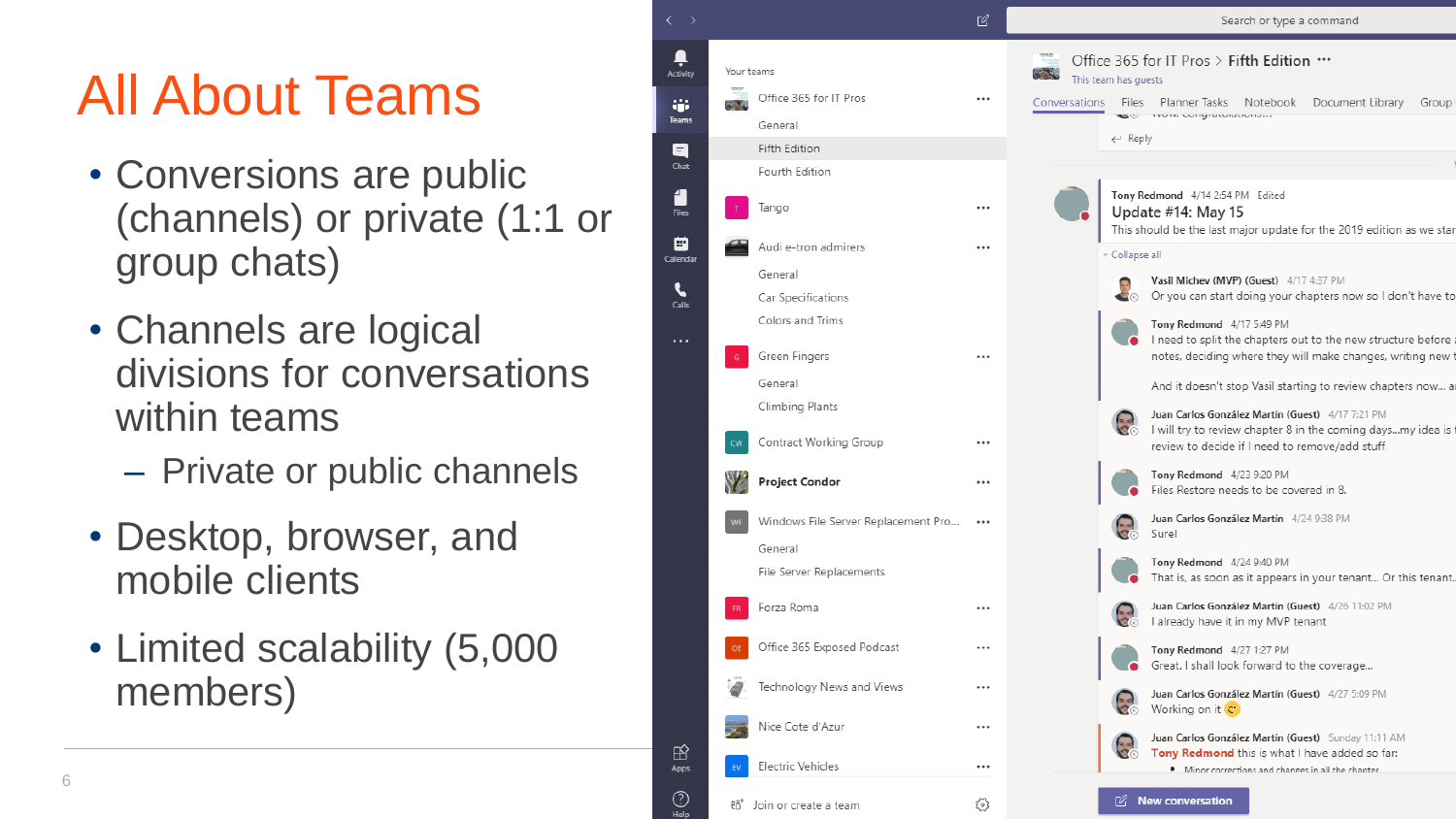### The Nature of **Conversations**

- Available to all, even those who join later (including group chats)
- No forking
- Can be started with inbound email
- Some email characteristics



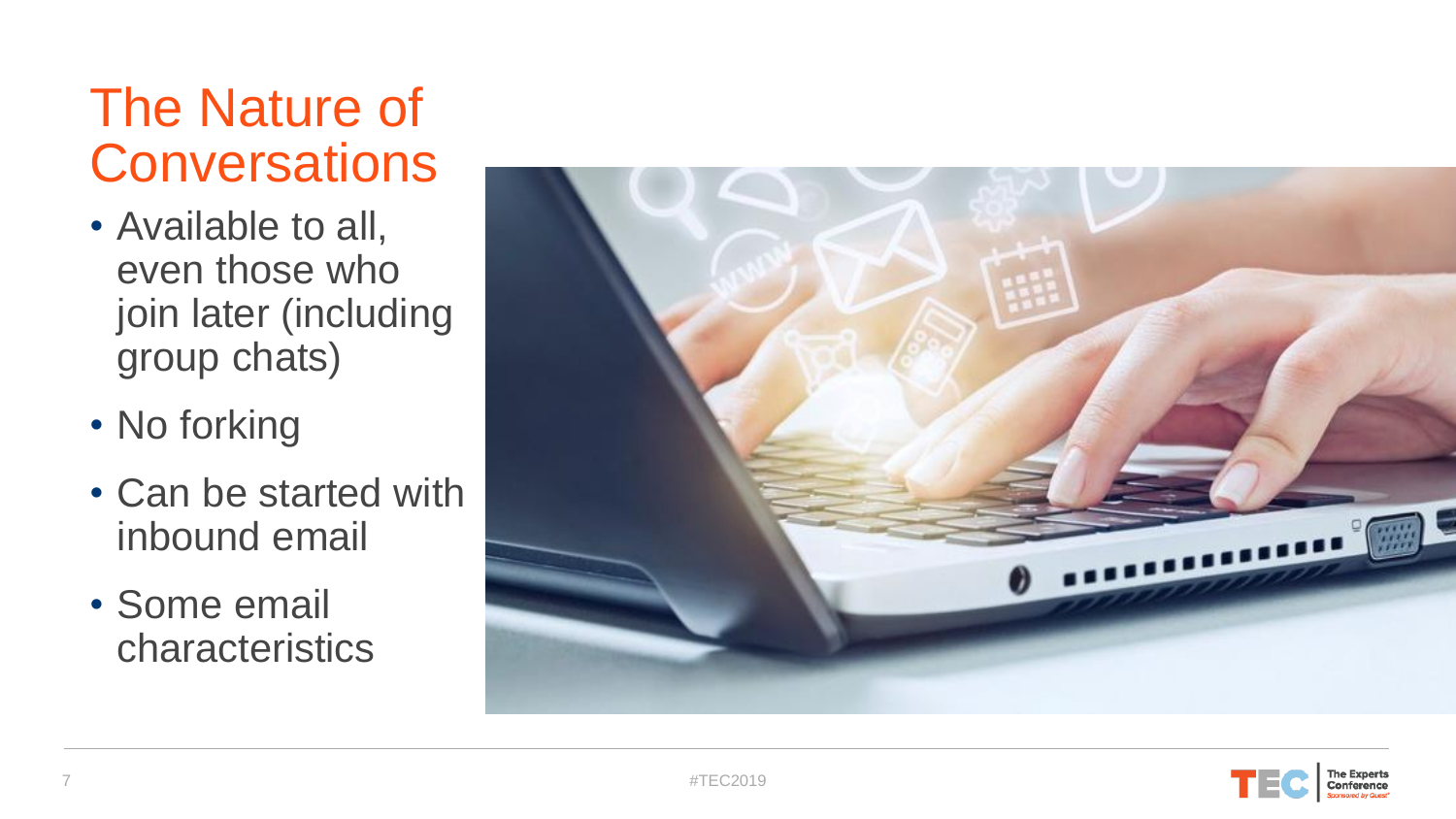### Channel (public) and private conversations

#### **Channel**

- Used to discuss and refine ideas (small teams), but also for general publication
- Open to all members of the team owning the channel
- Multiple threads (sometimes too many)
- Control over activity feed notifications (like @personal, channel, and team mentions)
- Full conversation history available to all team members (with scrolling)
- File sharing via team's SharePoint document library
- Supports scheduled and "Meet now" meetings for anyone in the channel
- More complete apps integration

#### **Personal (1:1 and group chats)**

• Used to discuss and refine ideas before general publication

↩

Reply

James Ryan Great news

- Open to those invited to join the chat (from 1:1 up to 100)
- Everything in a single thread
- All messages in a chat generate pop-up notifications (unless DND is set)
- Only recent chat and message history shown by clients (limited chats can be shared with new participants)
- File sharing via sharer's OneDrive for Business (and only to the people in the chat at the time)
- Supports audio and video meetings and screen-sharing. Can schedule meetings with chat participants
- Read Receipts and Urgent messages



Ξ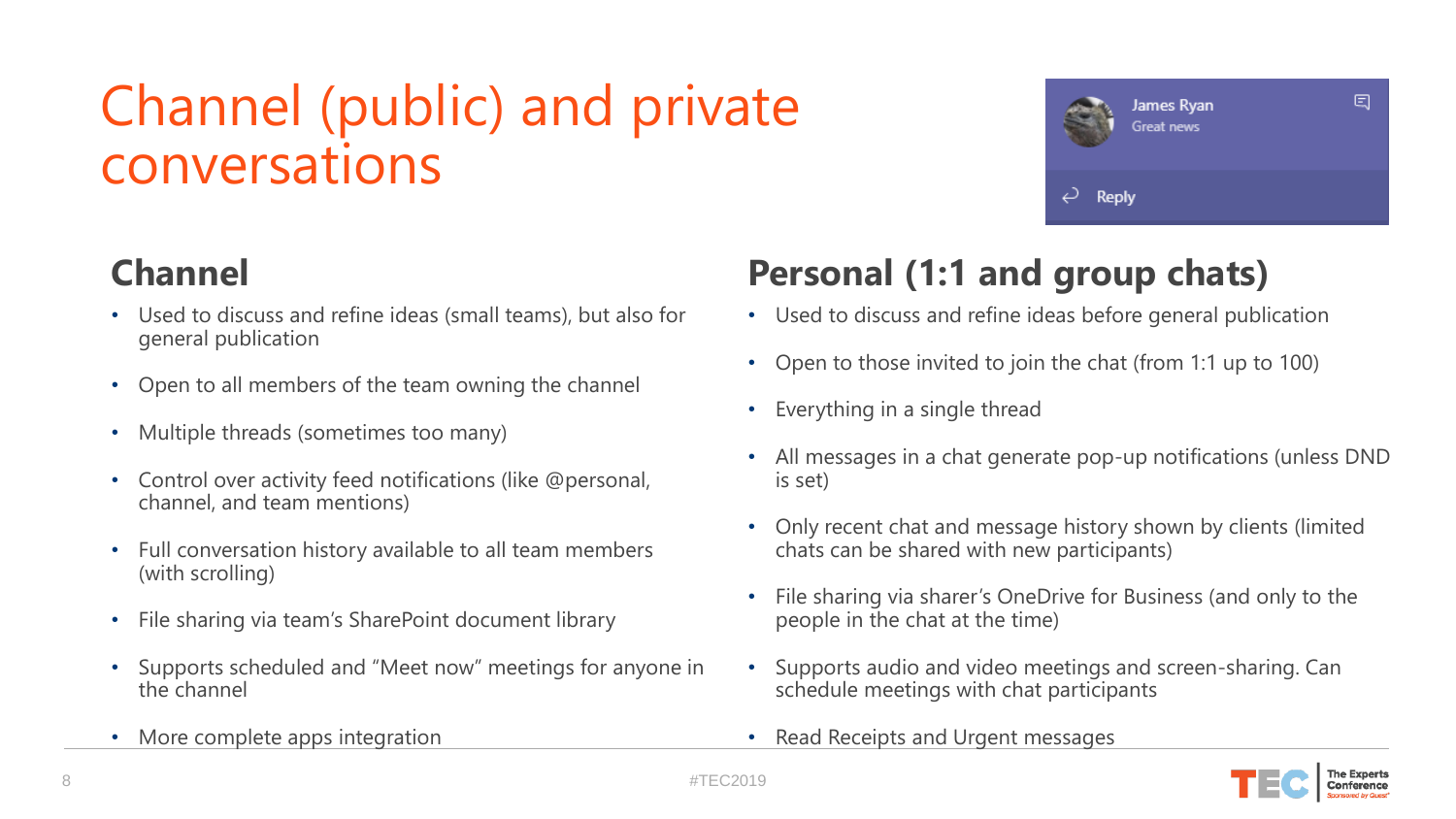### Teams and Files

- Files tab automatically created for every channel to point to folder in the group's SharePoint site
- Makes it easy for team members to store and access files in SharePoint
- OneDrive for Business used for 1:1 and group chats

|                                                                            | <b>2020 Edition</b> Posts Files Wiki 2 more $\vee$<br>$^{+}$ |                                           |                               |                            |                  |                       | $k^7$           |
|----------------------------------------------------------------------------|--------------------------------------------------------------|-------------------------------------------|-------------------------------|----------------------------|------------------|-----------------------|-----------------|
|                                                                            | $W =$ Open $\vee$                                            | Scopy link<br>m Make this a tab           | Open in SharePoint            | <b>Move</b><br><b>Copy</b> |                  | $\times$ 1 selected   | $\equiv$ $\vee$ |
| 2020 Edition                                                               |                                                              |                                           |                               |                            |                  |                       |                 |
| Updates to the 2020 E<br>Chapter Progress Track<br>6/30/2019<br>4 days ago |                                                              |                                           |                               |                            |                  |                       |                 |
|                                                                            |                                                              | Name $\vee$                               | Modified $\downarrow \; \vee$ | Modified By $\vee$         | File Size $\vee$ | Checked Out To $\vee$ | Retent          |
|                                                                            |                                                              | Graphics                                  | June 27                       | Tony Redmond               |                  |                       |                 |
|                                                                            |                                                              | Figures for Chapters                      | June 24                       | Tony Redmond               |                  |                       |                 |
|                                                                            |                                                              | Companion Volume 2020                     | May 15                        | Tony Redmond               |                  |                       |                 |
| Ø                                                                          | ₩                                                            | Ch 13 - Managing Teams and Groups         | Open                          | ledmond                    | 551 KB           |                       | Office          |
|                                                                            | ₩                                                            | Ch 12 - Managing Teams.docx               | Copy link<br>Make this a tab  | ledmond                    | 1.23 MB          |                       | Office          |
|                                                                            | ₩                                                            | Ch 19 - Office 365 Data Governance.docx   | Open in SharePoint            | <i>ledmond</i>             | 2.74 MB          |                       | Office          |
|                                                                            | ₩                                                            | Ch 5 - Exchange Online.docx               | Move                          | <i>ledmond</i>             | 1.29 MB          |                       | Office          |
|                                                                            | ₩                                                            | Ch 20 - eDiscovery and Content searches.d | Copy                          | ledmond                    | 1.78 MB          |                       | Office          |
|                                                                            | ₩                                                            | Ch 7- SharePoint Online and OneDrive For  | 5 days ago                    | Tony Redmond               | 1.37 MB          |                       | Office          |
|                                                                            | ₩                                                            | Updates to the 2020 Edition.docx          | 5 days ago                    | Tony Redmond               | 44.1 KB          |                       |                 |
|                                                                            | ₩                                                            | Ch 11 - Teams.docx                        | 5 days ago                    | Tony Redmond               | 2.48 MB          |                       | Office          |
|                                                                            | ₩                                                            | Ch 23 - Automating Office 365 with Flow a | 6 days ago                    | Tony Redmond               | 1.90 MB          |                       | Office ▼        |

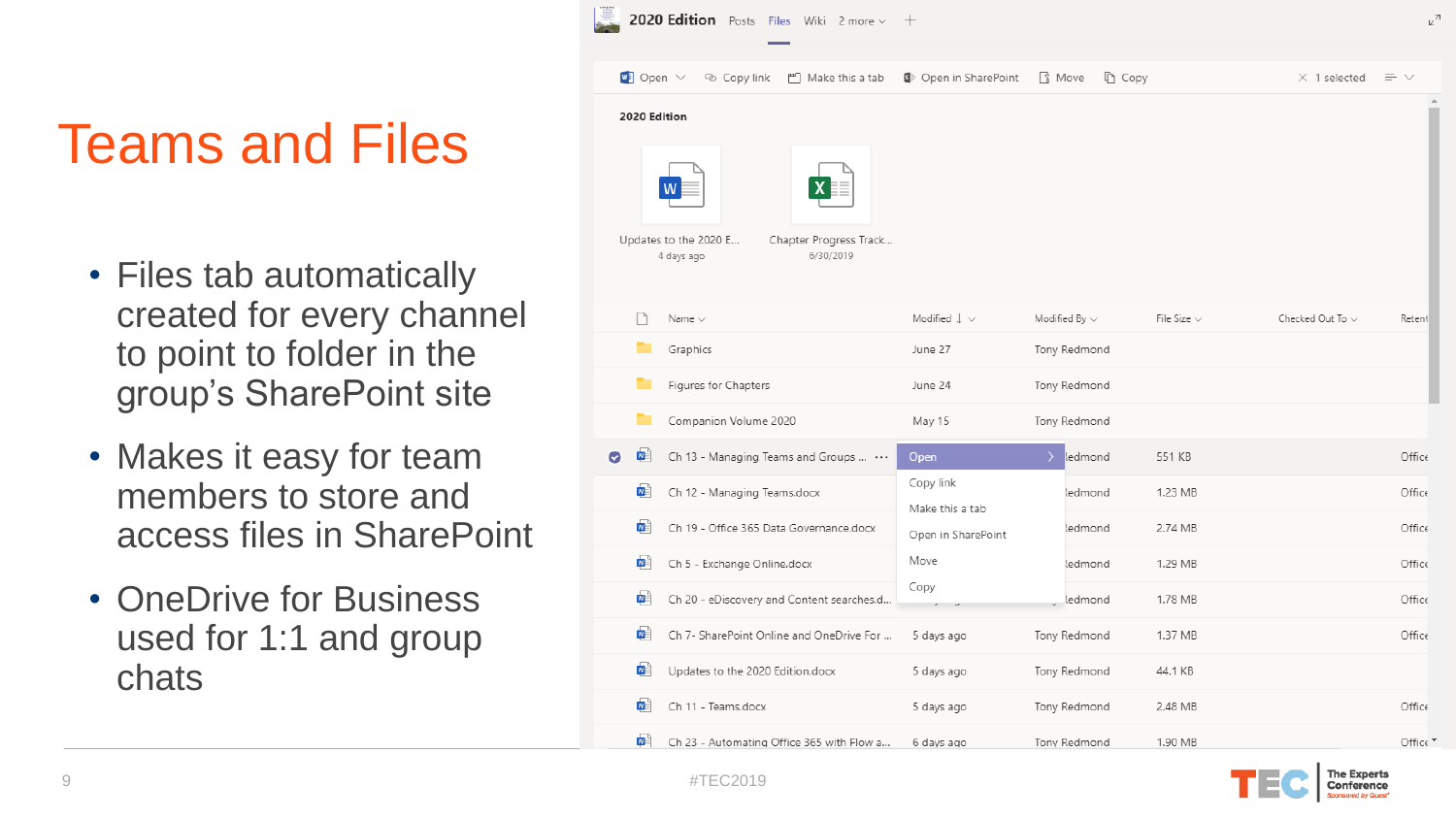### Creating a Plan

- Why do you want to use Teams?
	- Reducing or eliminating email isn't a good goal
	- Encouraging better collaboration is nice, but what do you mean?
- What hard and verifiable measure tells you that you're successful?
- Who is responsible for setting policies for the deployment and ongoing management of Teams

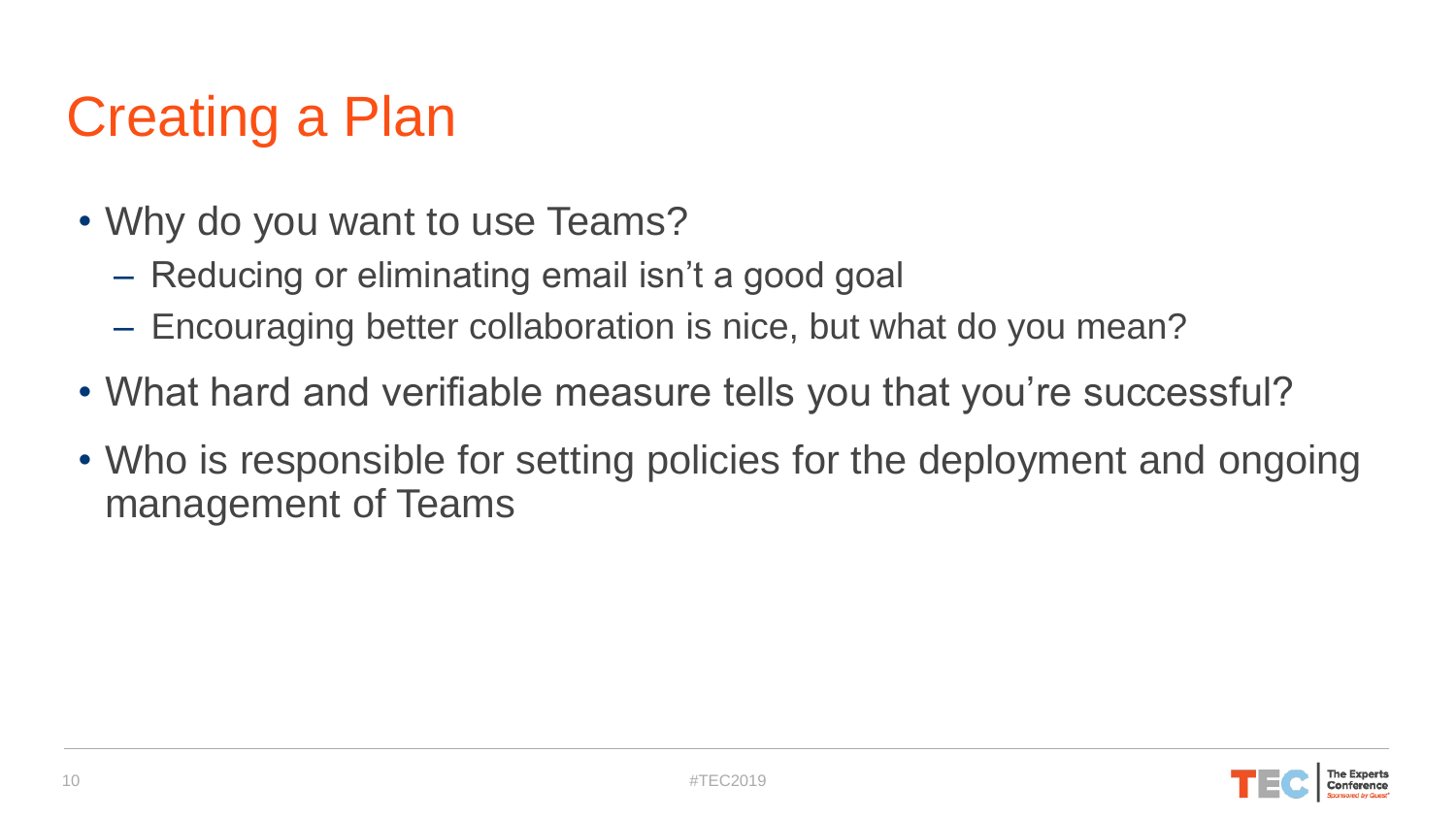### Plan Questions

- Training for end users, team owners, and admins and keeping everyone up to date
- Definition of messaging, app, meeting and other policies
- Use of Teams for calling (Phone System replacement), including personal and room devices
- Control over team creation, naming, expiration, archiving, and membership
- Guest user access (Azure B2B collaboration)
- First and third-party app integrations

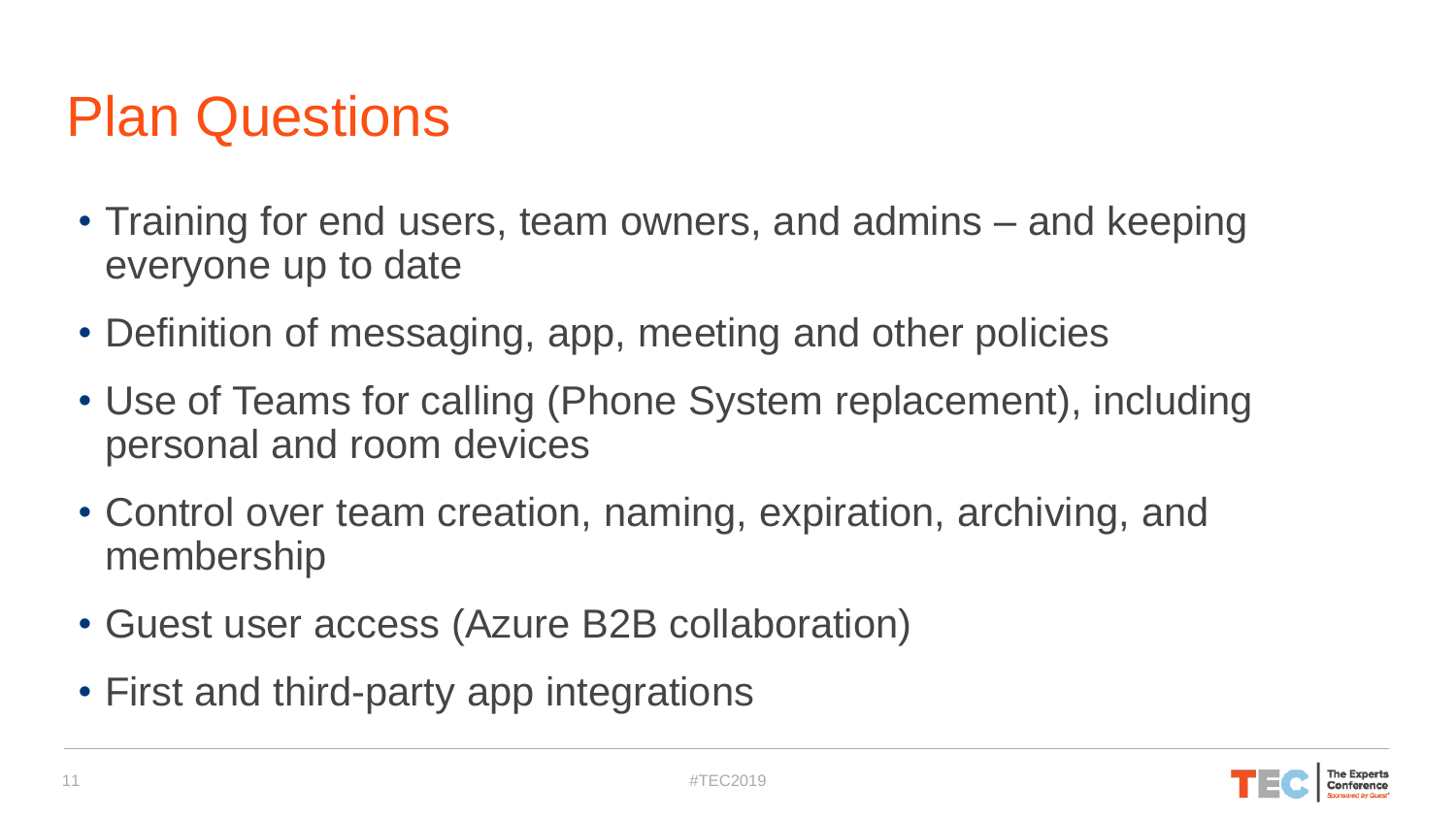### More Questions

- Any impact on your SharePoint deployment?
- Will Teams help or hinder Data Governance?
	- Compliance, Data Loss Prevention, eDiscovery
	- A sprawl of Teams is not easily managed
- Programming/Automation
	- Graph and PowerShell
- Measurement
	- Standard Office 365 reports and analytics or third-party?

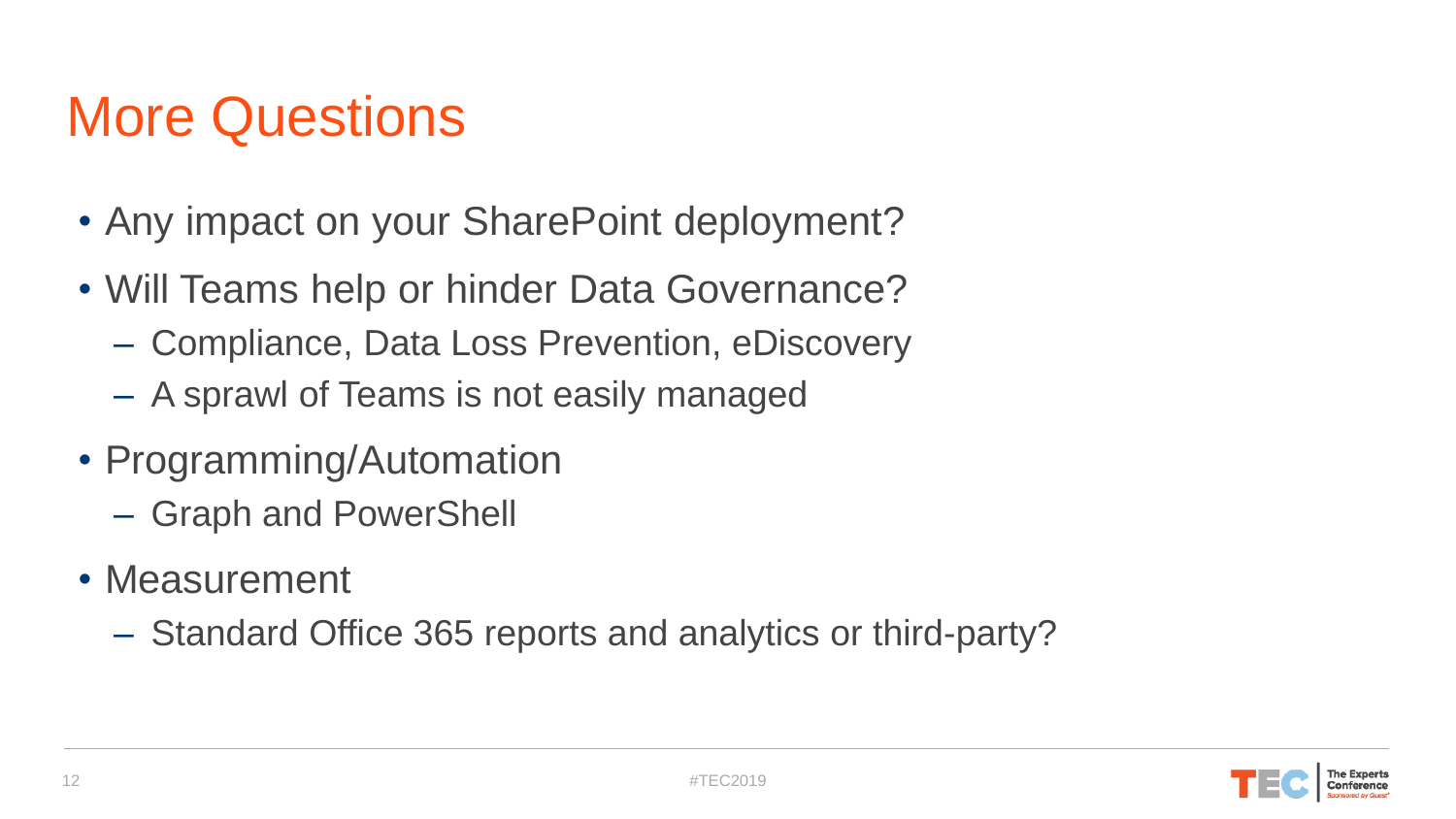### Weekly Teams management 101

- Has Microsoft made any changes that affect users or tenant administration?
- Gathering and understanding weekly usage data
	- Number of teams active, private, public, largest, org-wide, etc.
	- Number of recently-created teams (and the reasons why they are needed)
	- Type and volume of activity
- Security or other problems

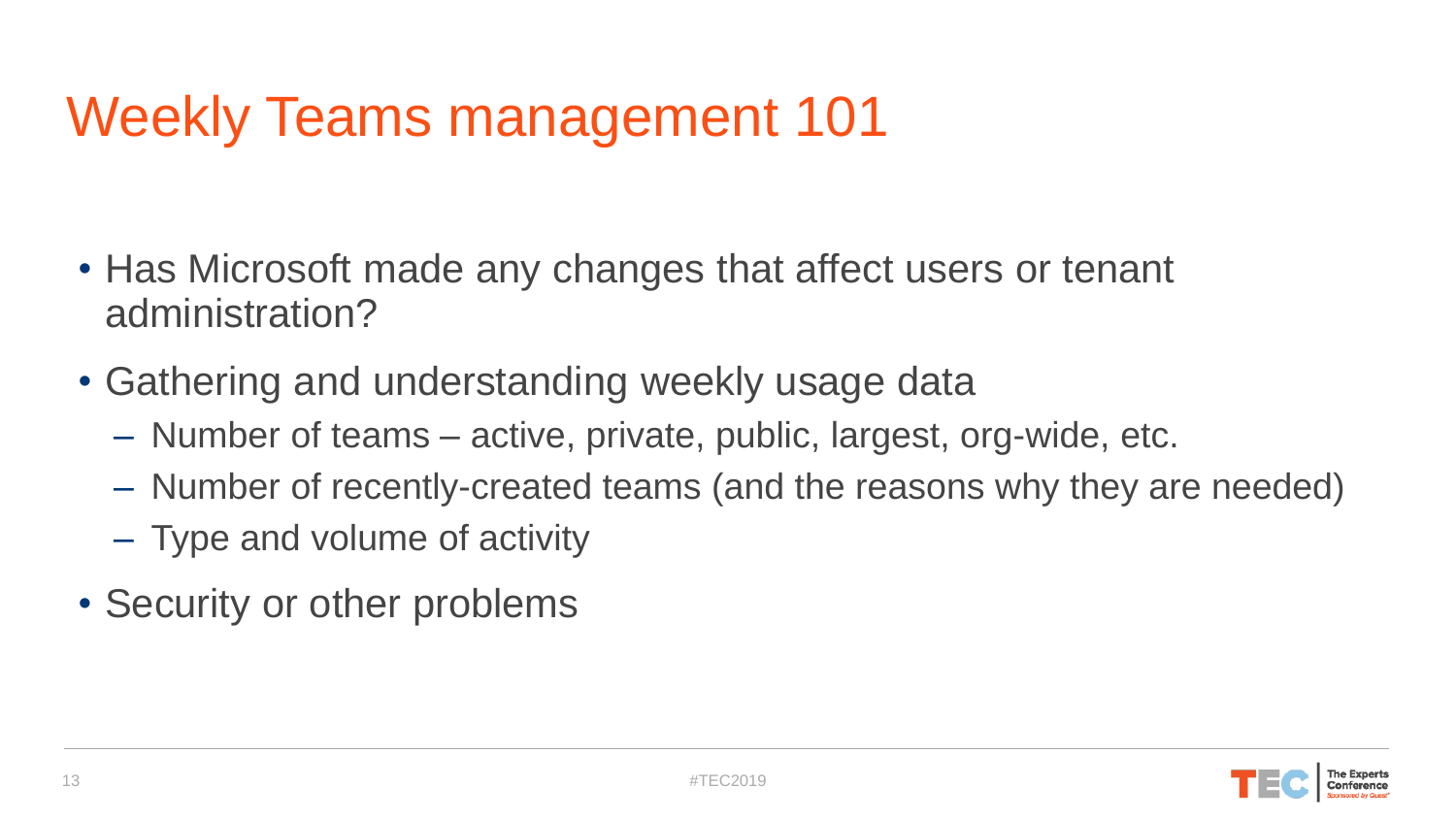### Success Comes From

- Setting clear goals
- Understanding the strengths and weaknesses of Teams before starting a deployment
- Having a structure set and managed by policies
- Monitoring how Teams is used and understanding the good and bad habits within your deployment
- Communicating with end users
- Sustained and strong executive leadership